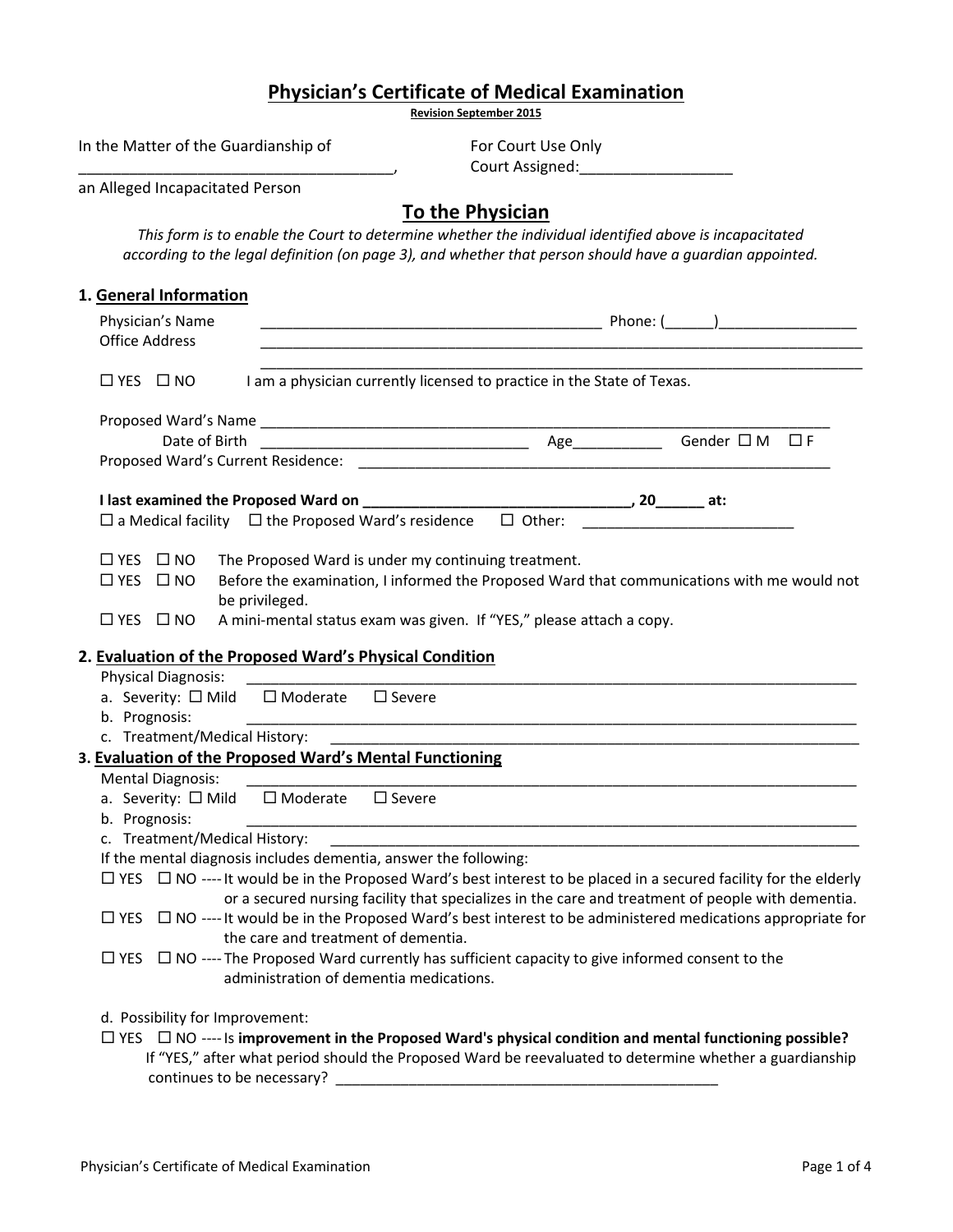## **4. Cognitive Deficits**

- a. The Proposed Ward is oriented to the following (check all that apply):
	- $\square$  Person  $\square$  Time  $\square$  Place  $\square$  Situation
- b. The Proposed Ward has a deficit in the following areas (check all areas in which Proposed Ward has a deficit):
	- □--- Short-term memory
	- □--- Long-term memory
	- $\square$ --- Immediate recall
	- $\square$ --- Understanding and communicating (verbally or otherwise)
	- $\square$ --- Recognizing familiar objects and persons
	- □--- Solve problems
	- $\square$ --- Reasoning logically
	- $\square$ --- Grasping abstract aspects of his or her situation
	- $\square$ --- Interpreting idiomatic expressions or proverbs
	- $\square$ --- Breaking down complex tasks down into simple steps and carrying them out
- c.  $\Box$  YES  $\Box$  NO -- The Proposed Ward's periods of impairment from the deficits indicated above (if any) vary substantially in frequency, severity, or duration.

#### **5. Ability to Make Responsible Decisions**

Is the Proposed Ward able to initiate and make responsible decisions concerning himself or herself regarding the following:

- $\Box$  YES  $\Box$  NO ---- Make complex business, managerial, and financial decisions
- $\Box$  YES  $\Box$  NO ---- Manage a personal bank account
	- If "YES," should amount deposited in any such bank account be limited?  $\Box$  YES  $\Box$  NO
- $\Box$  YES  $\Box$  NO ---- Safely operate a motor vehicle
- $\Box$  YES  $\Box$  NO ---- Vote in a public election
- $\Box$  YES  $\Box$  NO ---- Make decisions regarding marriage
- $\Box$  YES  $\Box$  NO ---- Determine the Proposed Ward's own residence
- $\Box$  YES  $\Box$  NO ---- Administer own medications on a daily basis
- $\Box$  YES  $\Box$  NO ---- Attend to basic activities of daily living (ADLs) (e.g., bathing, grooming, dressing, walking, toileting) without supports and services
- $\Box$  YES  $\Box$  NO ---- Attend to instrumental activities of daily living (e.g., shopping, cooking, traveling, cleaning)
- $\Box$  YES  $\Box$  NO ---- Consent to medical and dental treatment at this point going forward
- $\Box$  YES  $\Box$  NO ---- Consent to psychological and psychiatric treatment at this point going forward

#### **6. Developmental Disability**

 $\square$  YES  $\square$  NO ---- Does the Proposed Ward have developmental disability?

- If "NO," skip to number 7 below.
	- If "YES," answer the following question and look at the next page.
- Is the disability a result of the following? (Check all that apply)
	- $\Box$  YES  $\Box$  NO ---- Intellectual Disability?
	- $\Box$  YES  $\Box$  NO ---- Autism?
	- $\Box$  YES  $\Box$  NO ---- Static Encephalopathy?
	- $\Box$  YES  $\Box$  NO ---- Cerebral Palsy?
	- $\Box$  YES  $\Box$  NO ---- Down Syndrome?
	- $\Box$  YES  $\Box$  NO ---- Other? Please explain

Answer the questions in the "Determination of Intellectual Disability" box below only if both of the following are true:

- (1) The basis of a proposed ward's alleged incapacity is intellectual disability. **and**
- (2) **You are making a "Determination of Intellectual Disability" in accordance with rules of the executive commissioner of the Health and Human Services Commission governing examinations of that kind**.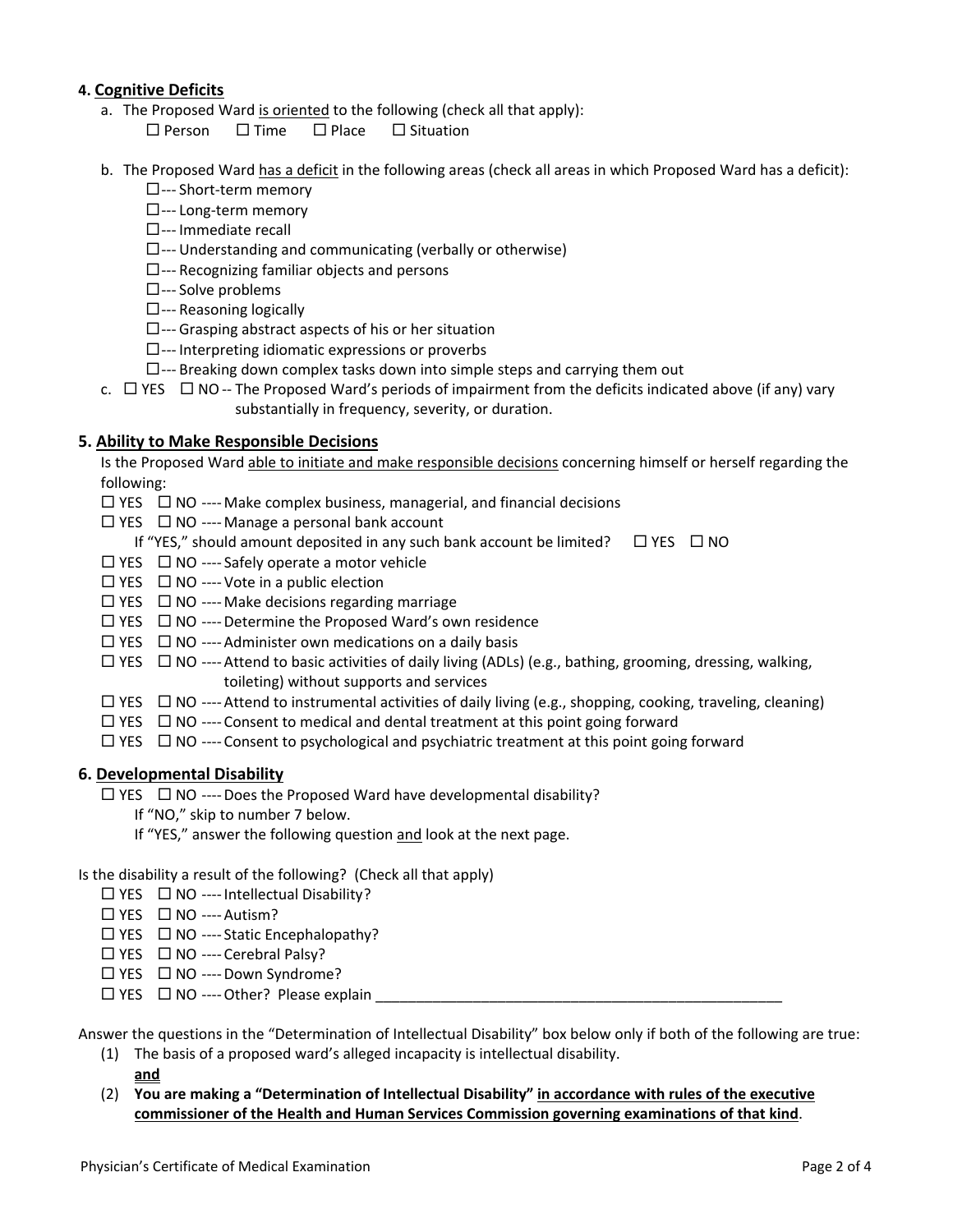If you are not making such a determination, please skip to number 7 below.

## **"DETERMINATION OF INTELLECTUAL DISABILITY"**

Among other requirements, a Determination of Intellectual Disability must be based on an interview with the Proposed Ward and on a professional assessment that includes the following:

- 1) a measure of the Proposed Ward's intellectual functioning;
- 2) a determination of the Proposed Ward's adaptive behavior level; and
- 3) evidence of origination during the Proposed Ward's developmental period.

As a physician, you may use a previous assessment, social history, or relevant record from a school district, another physician, a psychologist, an authorized provider, a public agency, or a private agency if you determine that the previous *assessment, social history, or record is valid.*

- 1. Check the appropriate statement below. If neither statement is true, skip to number 7 below.
	- **I examined the proposed ward in accordance with rules of the executive commissioner of the Health and Human Services Commission governing Intellectual Disability examinations**, and my written findings and recommendations include a determination of an intellectual disability.
	- **I am updating or endorsing in writing a prior determination of an intellectual disability** for the proposed ward made in accordance with rules of the executive commissioner of the Health and Human Services Commission by a physician or psychologist licensed in this state or an authorized provider certified by the Department of Aging and Disability Services to perform the examination.
- 2. What is your assessment of the Proposed Ward's level of intellectual functioning and adaptive behavior?
	- $\Box$  Mild (IQ of 50-55 to approx. 70)  $\Box$  Moderate (IQ of 35-40 to 50-55)
	- $\square$  Severe (IQ of 20-25 to 35-40)  $\square$  Profound (IQ below 20-25)
- -

3.  $\Box$  Yes  $\Box$  No ---- Is there evidence that the intellectual disability originated during the Proposed Ward's developmental period?

Note to attorneys: If the above box is filled out because a determination of intellectual disability has been made in accordance with rules of the executive commissioner of the Health and Human Services Commission governing examinations of that kind, a Court may grant a quardianship application if (1) the examination is made not earlier than 24 months before the date of the hearing or (2) a prior determination of an intellectual disability was updated or endorsed in writing not earlier than 24 months before the hearing date. If a physician's diagnosis of intellectual disability is not made in accordance with rules of the executive commissioner  $-$  and the above box is not filled out  $-$  the court may grant a quardianship application only if the Physician's Certificate of Medical Examination is based on an examination the physician performed within 120 days of the date the *application for guardianship was filed. See Texas Estates Code § 1101.104(1).*

## **7. Definition of Incapacity**

## **For purposes of this certificate of medical examination, the following definition of incapacity applies:**

An "**Incapacitated Person**" is an adult who, because of a physical or mental condition, is substantially unable to: (a) provide food, clothing, or shelter for himself or herself; (b) care for the person's own physical health; or (c) manage the person's own financial affairs. Texas Estates Code § 1002.017.

# **8. Evaluation of Capacity**

 $\Box$  YES  $\Box$  NO ---- Based upon my last examination and observations of the Proposed Ward, it is my opinion that the Proposed Ward is incapacitated **according to the legal definition in section 1002.017 of the Texas Estates Code, set out in the box above.**

If you indicated that the Proposed Ward is incapacitated, indicate the level of incapacity:

- **Total** ‐‐‐‐‐‐‐‐‐‐‐‐‐ The Proposed Ward is totally without capacity (1) to care for himself or herself and (2) to manage his or her property.
- **Partial** ‐‐‐‐‐‐‐‐‐‐‐ The Proposed Ward lacks the capacity to do some, but not all, of the tasks necessary to care for himself or herself or to manage his or her property.

# **Evaluation of Capacity (continued)**